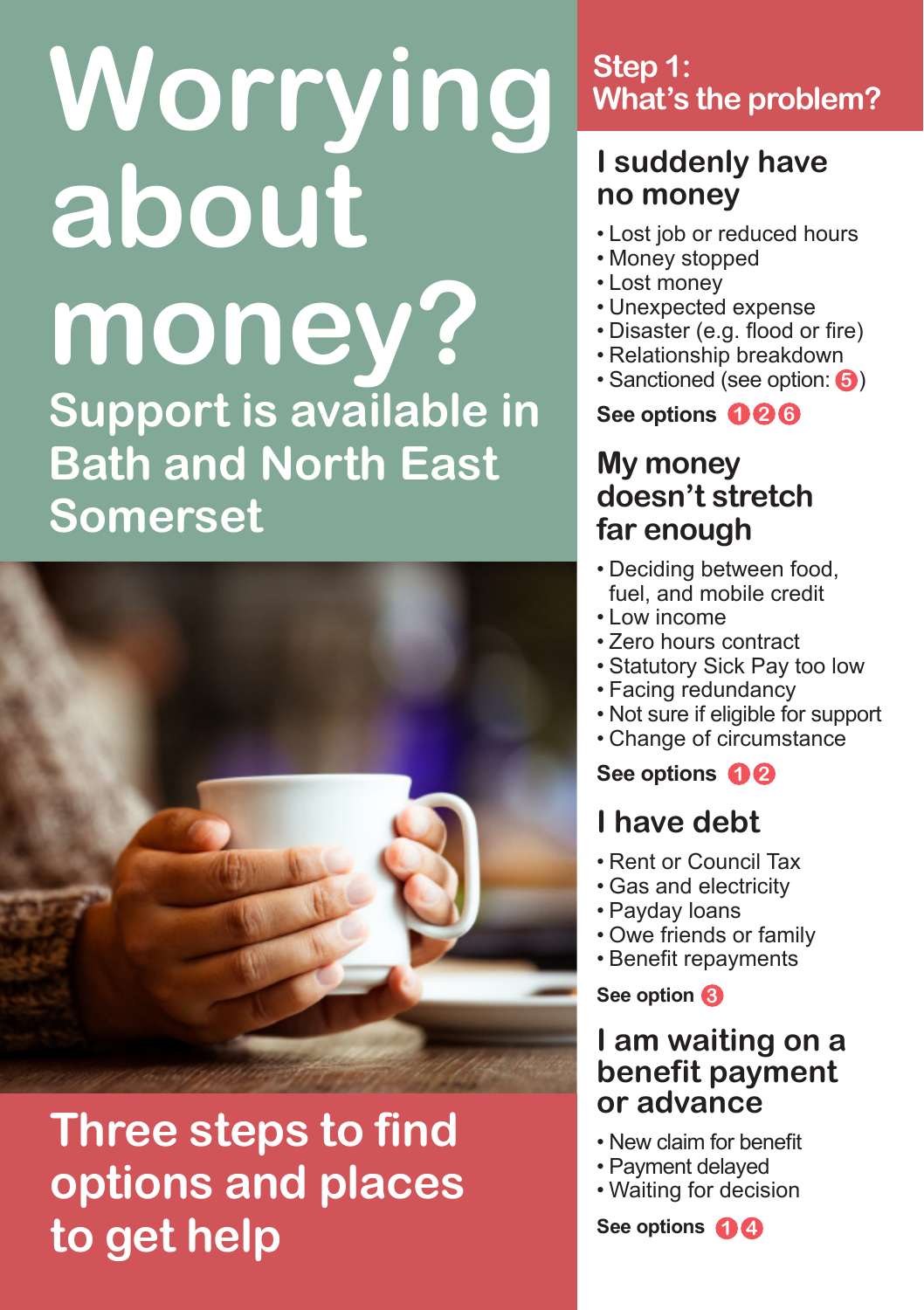### **1 Council Support Schemes**

People on low incomes may be able to get crisis support though grants that do not have to be paid back and may be entitled to housing benefit, council tax support and discretionary housing payment.

#### **Find out more:**

www.beta.bathnes.gov.uk/apply-welfare-support

### **2 Maximise Your Income**

Anyone who is struggling financially can get a benefit check and speak to an advisor for free and confidential advice. A benefit check can ensure that you are receiving all the money you're entitled to, especially if your circumstances have changed recently. Speaking to an advisor could also help you find cheaper deals on things like gas and electricity and make sure you're not missing out on things like free school meals.

### **3 Debt Advice**

Debt can happen to anyone. Free advice and support can help you find ways to manage your debts and reduce how much you pay each month.

### **Step 3: Where can I get help? For free and confidential advice**

#### **BATH AND NORTH EAST SOMERSET COUNCIL WELFARE SUPPORT**

**Advice to access help and support through the Council**  01225 477 277 welfare\_support@bathnes.gov.uk www.bathnes.gov.uk/apply-welfare-support



### **CITIZENS ADVICE BANES**

**Advice on benefits, debt, money, housing, employment and more** 0344 848 7919 www.citizensadvicebanes.org.uk



### **CLEAN SLATE**

**Help with money matters, finding work and getting online** 01225 302 200 www.cleanslateltd.co.uk bath@cleanslateltd.co.uk



### **COMMUNITY WELLBEING HUB**

**Wellbeing services including money, employment and skills support** 0300 247 0050 BATHNES.thehub@virgincare.co.uk www.compassioncb.org.uk/wellbeing

**Help with options: 1 2 3 4 5 6**

### **4 Benefit Advance**

If you have made a new claim for benefit and are in financial hardship while you wait for your first payment, you may be able to get an advance to afford things like rent or food. It's important to get advice before taking out an advance. Benefit advances must be paid back, and the money will be taken from your future benefit payments (a loan).

### **5 Hardship Payment**

If you have been sanctioned, you may be able to request a hardship payment from the DWP. Hardship payments are not always paid immediately, and they're not available to everyone. Hardship payments of Universal Credit need to be paid back (a loan), but hardship payments of Jobseekers' Allowance or Employment Support Allowance do not (not a loan).

### **6 Challenge a Decision**

You can challenge a benefit decision if your benefit has been stopped / sanctioned / reduced / refused or you have been overpaid. Most benefit decisions need to be challenged within one month.

### **Other Support**

#### **Southside**

**Expert Domestic Abuse support to both men and women**  01225 331 243 enquiries@south-side.org.uk south-side.org.uk/domestic-abuse-services

### **Great Western Credit Union**

**Offering fair and affordable loans and savings that also benefit your local community** 0117 924 7309 info@gwcu.org.uk www.greatwesterncu.org

#### **Samaritans**

**Support for mental health** www.samaritans.org 116 123 (freephone, 24/7) jo@samaritans.org (24 hrs response time)

#### **Age UK Bath & North East Somerset**

**Offering people in later life advice on benefits and income, social care, housing, legal issues and staying safe & warm at home** 01225 466 135 (Option 1) advice@ageukbanes.co.uk www.ageukbanes.co.uk

### **The Carers Centre**

**Offering carers financial guidance and help to make grant applications, alongside many other support options** 0800 038 8885 support@banescarerscentre.org.uk www.banescarerscentre.org.uk

#### **Turn2Us**

**Information and financial support**  0808 802 2000 | www.turn2us.org.uk benefits-calculator-2.turn2us.org.uk